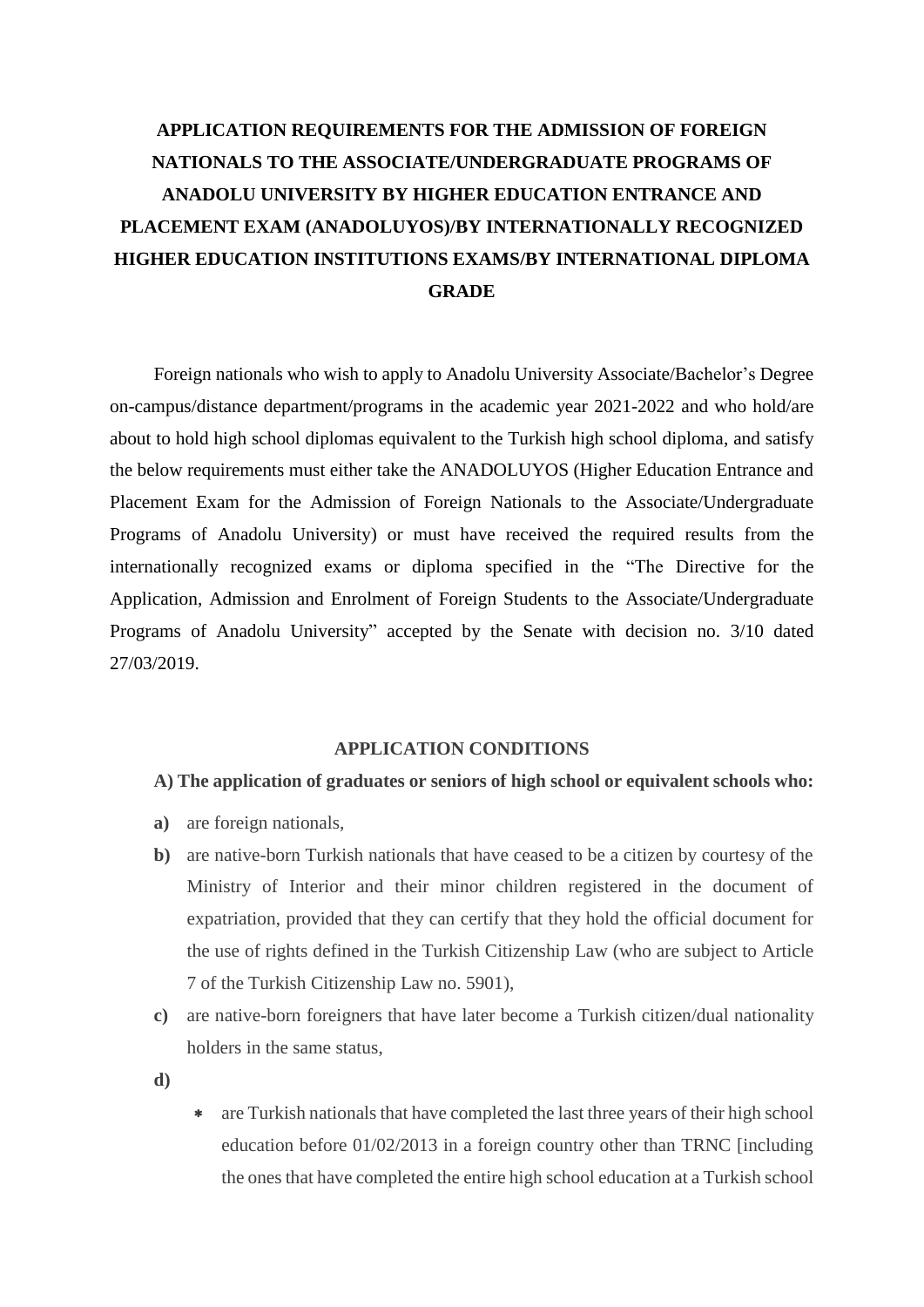under the Ministry of National Education (MEB) in a foreign country other than TRNC],

- are Turkish nationals that have completed their entire high school education after 01/02/2013 in a foreign country other than TRNC [including the ones that have completed the entire high school education at a Turkish school under the Ministry of National Education (MEB) in a foreign country other than TRNC],
- **e)** are nationals of TRNC that reside in TRNC, and have completed their high school education in TRNC and have taken GCE AL exam, and that have received education in a high school in another country between 2005 and 2010 and have taken GCE AL exam **will be accepted.**

# **B) The application of candidates who:**

- **a)** are Turkish nationals and completed the entire high school education in Turkey or TRNC,
- **b)** hold nationality of TRNC (excluding the ones that have had their entire high school education in TRNC and taken GCE AL exam, and have received education in a high school in another country between 2005 and 2010 and have taken GCE AL exam),
- **c)** hold dual nationality, one of which is Turkish, as defined in paragraph b of article A (excluding those who meet the conditions defined in paragraph d of article A),
- **d)** hold dual nationality, one of which is TRNC (excluding the ones that have had their entire high school education in TRNC and taken GCE AL exam, and have received education in a high school in another country between 2005 and 2010 and have taken GCE AL exam),
- **e)** are Turkish nationals and have had their high school education in schools affiliated with the embassies in Turkey and foreign high schools in Turkey, or hold dual nationality with Turkish as their first nationality by birth as defined in paragraph b of article A **will not be accepted.**

# **RECOGNIZED INTERNATIONAL EXAMS AND MINIMUM REQUIREMENTS FOR THE APPLICANTS**

- **1)** A minimum score of 50 from the "General Aptitude Exam" of **ANADOLUYOS** for the formal (on-campus) programs, and a minimum of 20 for distance programs,
- **2) Higher Education Institutions Exams recognized by the Council of Higher Education;**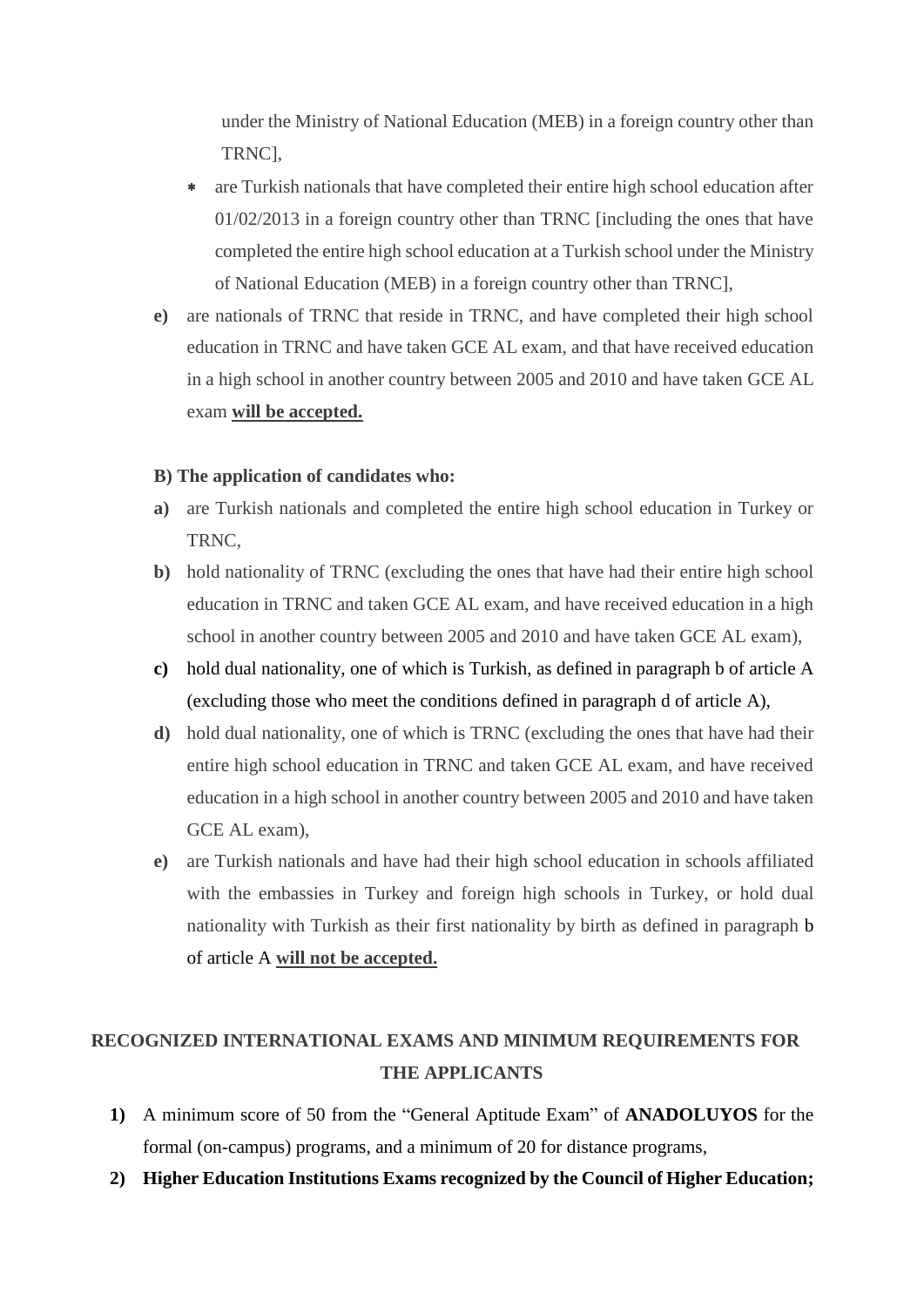- **a)** ACT Exam A minimum score of 21 in Science (Scientific Reasoning), Mathematics, and Composite,
- **b)** A minimum score of 300 out of 350 in Afghanistan National University Exam (KONKUR-Baccaluria),
- **c)** A minimum score of 400 out of 700 in Central University Entrance Exam conducted by TQDK in Azerbaijan,
- **d)** A minimum score of 60 out of 100 in Indonesia Ujlan Akhir National (UAN) Exam,
- **e)** GAOKAO Exam A minimum score of 480 out of 750 in subject matter scores accepted by the applied program,
- **f)** A minimum score of B3 in each of the six subjects in WAEC (West African Examination Council) administered in Nigeria,
- **g)** SAT 1 A minimum score of 550 in Mathematics, and a total score of at least 1000 in Mathematics + Reading,

The validity period of the exams with the status of Higher Education Institutions exam is limited to 2 years.

# **3) High school diploma scores or high school graduation exam scores:**

- **a**) ABITUR or Austria MATURA An exam score of 1–4 (applications with FACT ABITUR without examination will not be accepted),
- **b**) DIPLÔME DU BACCALAUREAT GENERAL (French Baccalaureate-Baccalaureate score type only given in France)  $- A$  diploma grade of at least 12,
- **c)** GCE (A level) At least two A levels one of which is related in the subject matter of the applied program,
- **d)** A minimum diploma grade of 3.5 for Switzerland MATURA examination;
- **e)** For those with TRNC nationality: reside in TRNC with high school education completed in TRNC and taken GCE AL exam, and have received education in a high school in another country between 2005 and 2010 and have taken GCE AL exam,
	- **f)** A minimum diploma grade of 10 on Greek "Apolytirion of Lykeo/Secondary School Leaving Certificate".
	- **g)** Candidates with other high school diploma grade of at least 6 out of 10 (60 percent) or equivalent can apply.

ANADOLUYOS exam score is valid for two years.

Applicants for the announced quotas are required to either take the ANADOLUYOS exam or submit internationally recognized exam results/graduation grades accepted by the University Senate and specified in the "The Directive for the Application, Admission and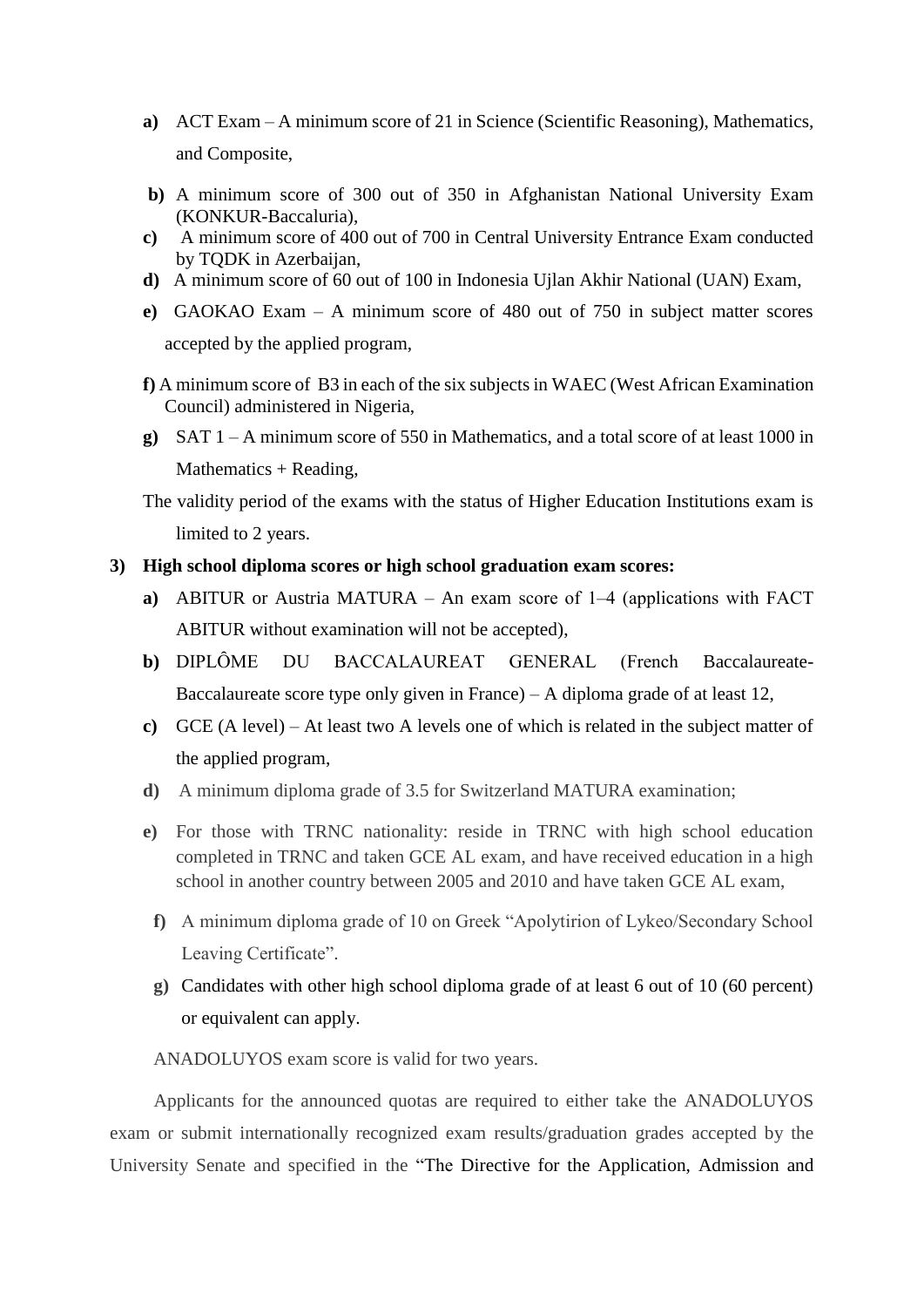Enrolment of Foreign Students to the Associate/Undergraduate Programs of Anadolu University" with decision no. 3/10 dated 27/03/2019.

Candidates who meet the application requirements will be ranked according to their scores. Applicants are placed in programs according to their preferences providing that the number of students from the same nationality in a program does not exceed 20% of the quota of that program (except for the International Open Education programs). Dual nationality holders (e.g. Turkish-Bulgarian, German-France) are required to select one nationality in filling out the "Online Application Form". In any case of equality (tie) in ranking, first the preference order, then the high school GPA, and then the younger age will be favored.

There will be a 20% nationality quota for the ANADOLUYOS department/programbased admission quota. No such nationality quota will be applied for the applicants applying with diploma grade.

Candidates who cannot document the passport/ID information they provided during the application will not be allowed to register.

If the candidates who are eligible for registration do not register within the announced period or it is found out that they do not meet the application requirements or have applied with an invalid document, their registration will be canceled even if they have registered.

#### **APPLICATIONS**

Applicants who wish to take the ANADOLUYOS Exam must fill out the online "ANADOLUYOS Application Form" and submit it along with the other required documents on the University website. Applications via snail mail, email or in person will not be accepted.

If applicants do not electronically submit the "Online Application Form" (https://anasis.anadolu.edu.tr/#/extendedlogin?type=genel and the other necessary documents, their application **will not be taken into consideration** and **they will not be given the "ANADOLUYOS Examinee ID Document".**

**The exam results of the candidates who have taken the exam without meeting the application requirements will be cancelled.**

**ANADOLUYOS will be held in Turkey and abroad online.**

**ANADOLUYOS EXAM FEE AND EXAM CENTERS**